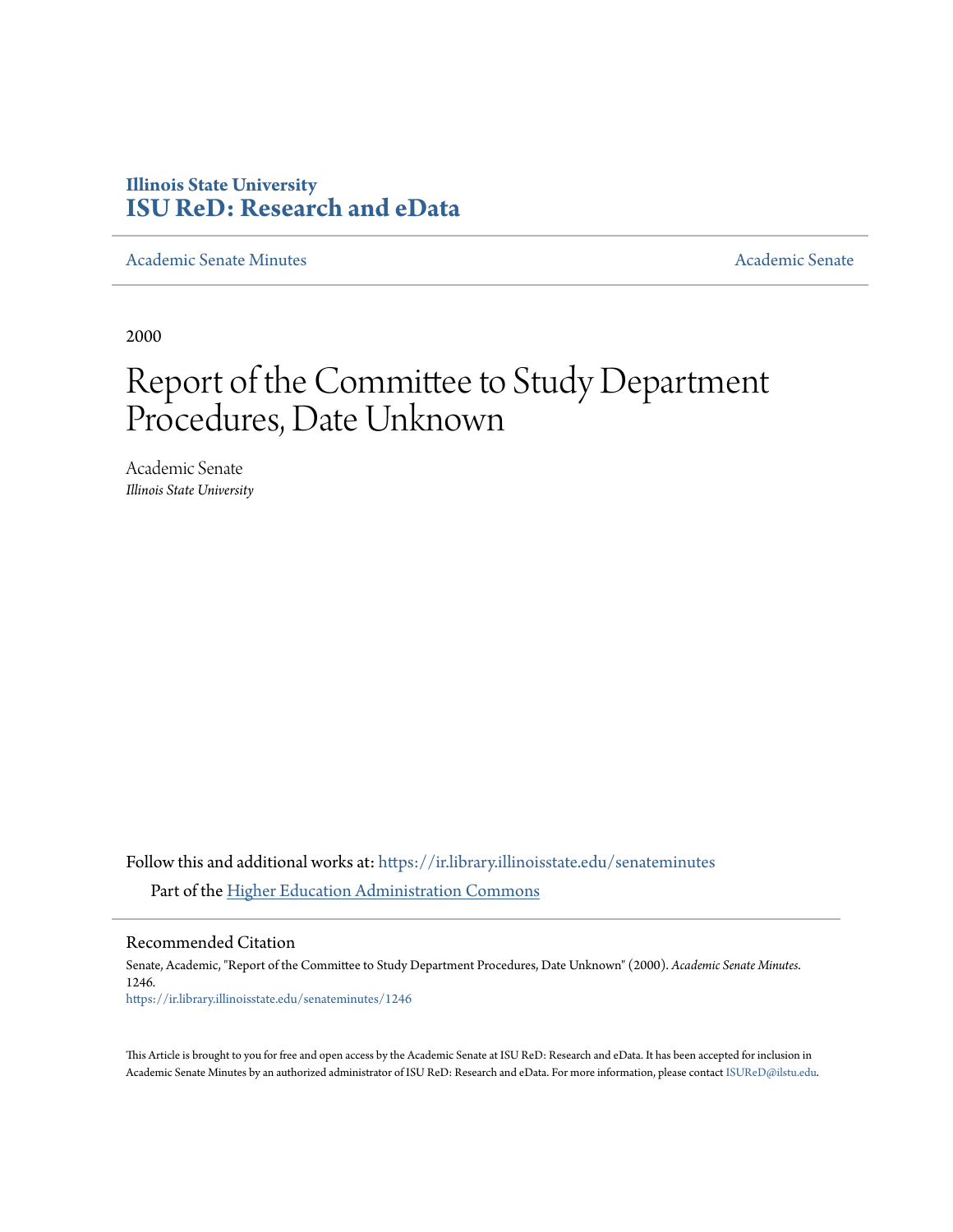## REPORT OF THE COMMITTEE TO STUDY DEPARTMENT PROCEDURES

The Committee to Study Department Procedures was established by the University Council in the spring of 1960 with the following members: Douglas  $R_$ . Bey, Ruth Henline, John Johnston, Ellen Kelly and Elizabeth Russell; De Verne Dalluge was an ex-officio member.

Before presenting the recommendations, it may be well to review briefly the work of the Committee. Included in the deliberations of the Committee were data obtained from the following sources:

- 1) A sampling of the department procedures at related universities
- 2) Interviews with heads of departments at ISNU
	- 3) A poll of the faculty at ISNU
		- 4) Interviews with administrative officers at ISNU

These data not only served as a basis for our evaluation, but also indicated suggestions for improvement of present department procedures.

While the main task of the Committee was to study existing department procedures and make recommendations intended to improve them, it soon was apparent from interviews and questionnaires that a large number of areas was involved. It became necessary to consider department procedures in relation to administrative structure and areas of evaluation and decision-making, and for this reason the report is divided into two parts: Part I, Specific recommendations relating to Faculty Participation in Department and University Responsibilities. Part II, Recommendations relating to Areas of Evaluation and Decision Making.

In general, the Committee believes that satisfaction and confidence in many of our present procedures was evident on the part of both faculty and administration; however, with the continued growth of the Illinois State Normal University, both in student body and faculty, .it becomes increasingly clear that the administrative procedures may need to be adjusted in the best interests of its educational program as well as in the interest of effective operation. While the President is directly responsible to the Teachers College Board for all activities carried on in the entire University, the Board has clearly given him authority to delegate certain powers and responsibilities. He has delegated the major portion of the responsibility for the instructional program of the total University to the Dean. of the Faculty to whom, in tum, the heads of the departments are directly responsible. The department heads are strictly accountable to the Dean of the Faculty and to the President of the University for

- 1) High professional levels of departmental curriculum development
- 2) Composition of the department staff
- 3) Morale within the staff
- 4) Programming
- 5) Teaching assignments
- 6) Evaluation of work beyond the master's degree
- 7) Preparation of their budget
- 8) Ordering of equipment
- 9) Arrangements for secretarial help
- 10) Approval of leaves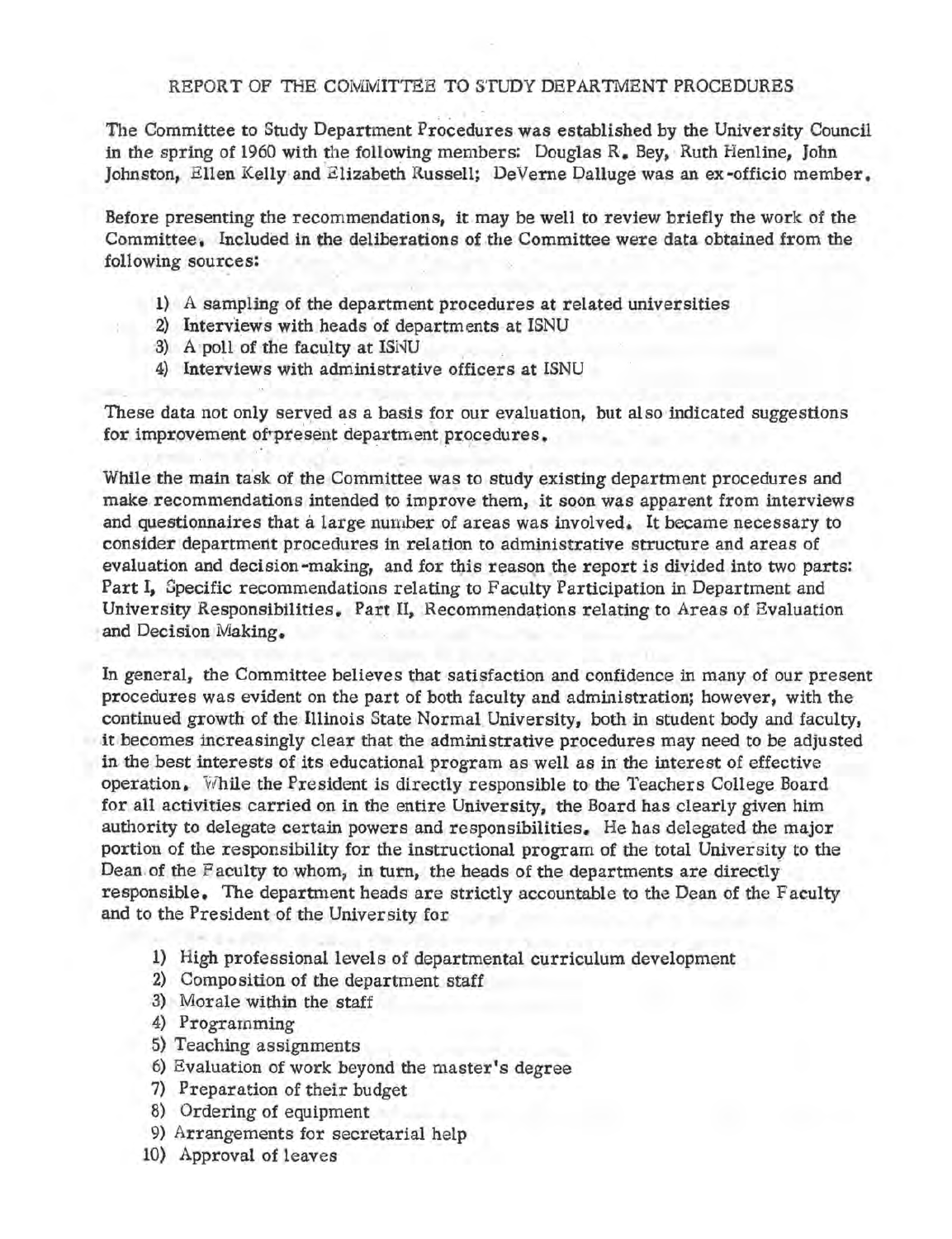- 11) Appointment of committees
- 12) Filling of vacancies
- 13) Recommendations of promotions and dismissals

(Mimeographed Bulletin. Department Heads: Policies and Responsibilities. November 4, 1958)

The Teachers College Board has set forth the policies pertaining to the personal and professional rights of faculty members. (Teachers College Board Handbook, pp.18-23). In accordance with the philosophy implicit in these policies, all members of the instructional staff are guaranteed academic freedom befitting responsible citizenship for the total University. This academic freedom carries with it certain obligations and duties essential to a good educational program, the cooperation with other staff members, the building and maintaining a high faculty morale, and faculty participation in. the consideration of major administrative decisions and problems on a truly democratic basis.

> To this end the Board urges the presidents to give all possible aid in setting up, with in each institution, a representative faculty stru ctu re, along truly democratic lines and democratically chosen through which any faculty member can present suggestions for the good of the university, and in which those suggestions will receive the serious consideration of his colleagues. The faculty organ ization s to achieve democratic participation may differ. among the universities  $\cdot \cdot \cdot (p \cdot 23)$ .

On our campus the University Council serves as a faculty organization to achieve democratic participation. As the University increases in size the University Council may deem it necessary to call for the establishment of additional legislative bodies for the consideration and enunciation of University policies.

As the University grows and as an ever-increasing number of new staff will need to be employed each year, it is apparent that the most democratic basis for faculty participation would presumably emphasize active leadership by those best qualified through preparation, experience, and service. and at the same time encourage transmission of ideas and sug· gestions from all staff members. This permits the more effective concentration on the responsibilities of each as listed on page 12 of the F aculty Handbook.

- J) Maintaining academic standards that will bring respect for the University and for the teachers it sends out
- 2) Keeping up with the scholarship in the instructor's own field
- 3) Counseling students when they need special advice either within or outside the subject taught
- 4) Holding students to a level of English usage appropriate for teachers
- 5) Keeping in touch with the public schools and the qualifications they need in teachers
- 6) Working with teachers' organizations for the improvement of schools when invited to do so

In addition, it is suggested that faculty members should---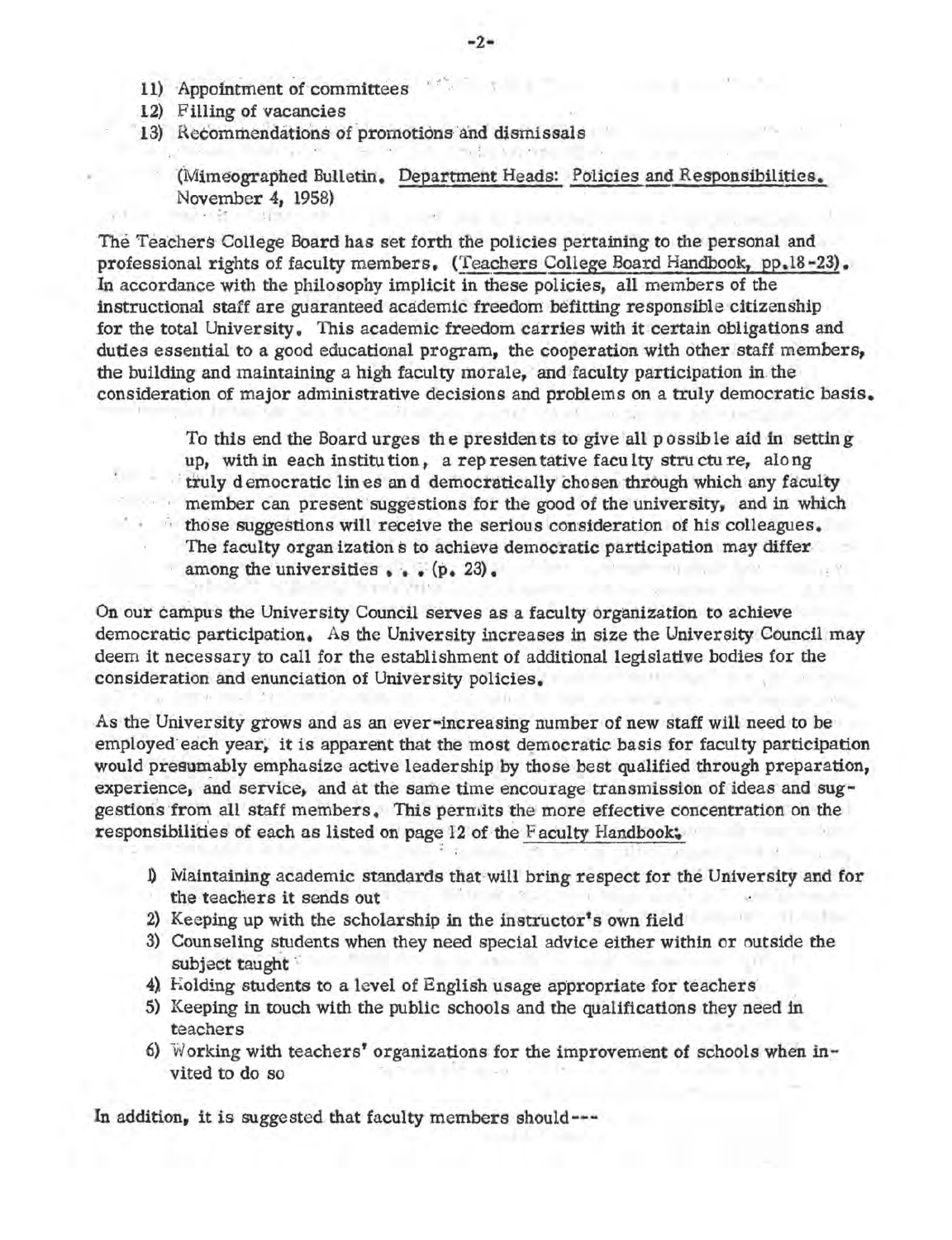1. exert responsible leadership for committee work; 2. engage actively in the improvement of instruction; 3. conduct research projects appropriate to individual academic interests; 4. enrich the total instructional program by directing projects, clinics, and other creative activities not or dinarily carried on in the classroom; 5, serve as an adviser, consultant, or participant whenever officially requested; 6, serve as worthy representatives of a profession in matters of public relations. On the other hand, personnel at the University should have sufficient time to gain perspective regarding the policies and purposes of Illinois State Normal University.

Believing that a clarification and a definition of the duties and obligations of faculty participation in department and university responsibilities should

- 1) Make evaluation at every level more effective
- 2) Give academic staff additional time and opportunity for instructional proficiency
- 3) Allow new personnel time and opportunity to become acquainted with the traditions, purposes, function, and future growth of the University

this committee recommends the adoption of the proposals set forth in this report.

#### PART I

FACULTY PARTICIPATION IN DEPARTMENT AND UNIVERSITY RESPONSIBILITIES

- 1. The heads of departments should work together, not only among themselves and with their staffs, but with the deans and other administrative officers to insure consistency and implementation of policies concerning tenure, promotion, appointment, and general instructional policies.
- 2. Each department should have an advisory body or bodies so constituted as to take advantage of the best resources of the staff.
- 3. Heads of departments should consult with their department advisory bodies on such matters as curricular changes, academic standards, university and department policies and problems relating to the improvement of department procedures.
- 4. Since department heads are charged with the responsibility for staff morale, for high scholarship among the staff and for high scholastic standards for students, they should have the final authoritiy in recommending department policy to the Dean and the President.
- 5. In order to develop and maintain high morale of staff and high scholarship among the staff members, the heads of departments should feel free to visit classes of all staff members, to ask for syllabi from each staff member, and to counsel all staff members.
- 6. The Dean of the Faculty and the President may request from members of the department written evaluations concerning the department head. It is assumed that the number and regularity of requests for such evaluations would be left up to the discretion of the Dean of the Faculty and the President but it is also assumed that to single out a department at any one time or to make annual requests for evaluations would be undesirable. It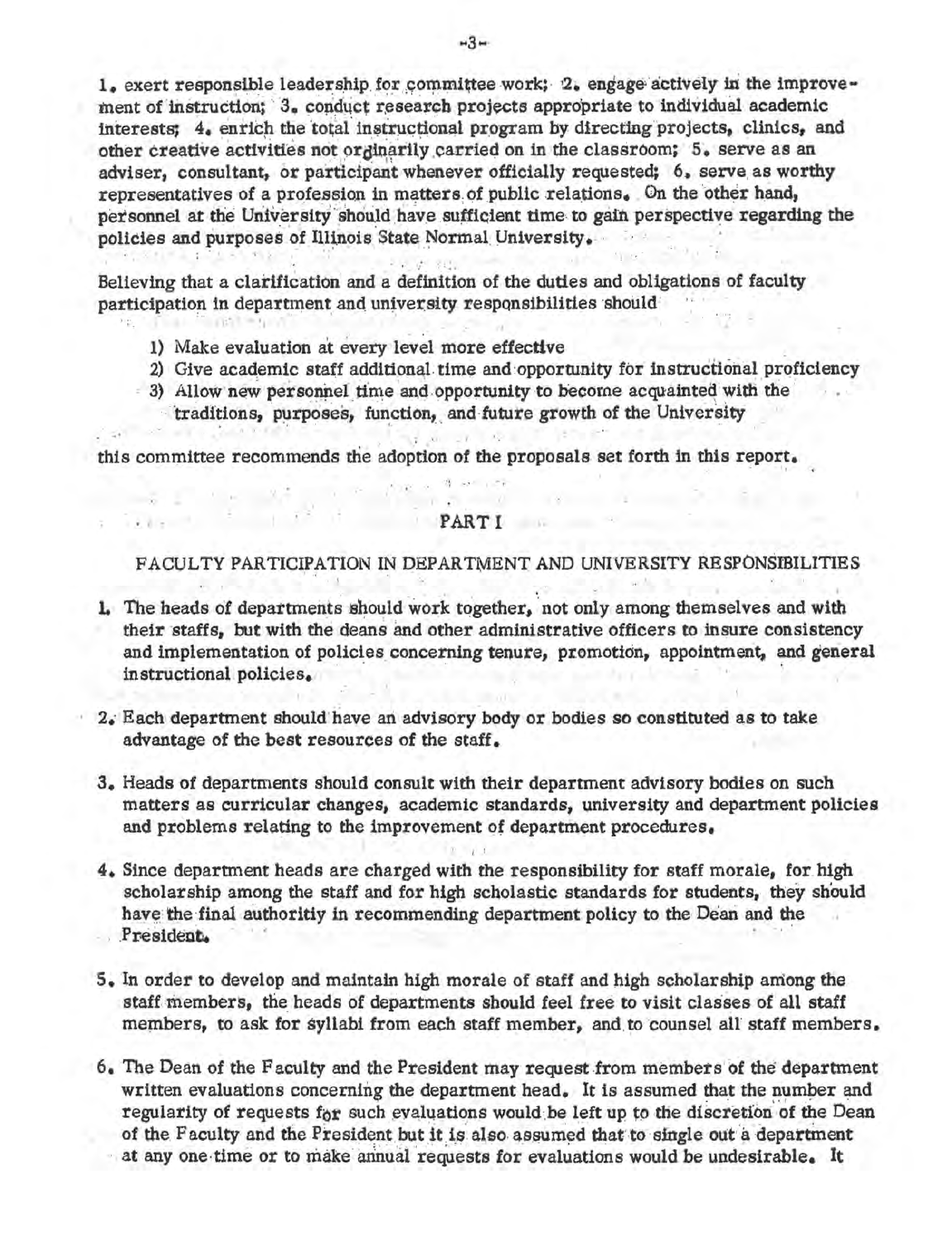would be understood by all concerned that such requests should be a routine matter for the purpose of keeping department operations constantly effective. These evaluations should be stated so as to stress constructive criticism and identification of areas where improvement could be made rather than personal complaint.

-4-

- 7. The President may at any time request written evaluations concerning other University officials. These evaluations. should be made by the heads of departments and other staff closely involved with said University officials and should give constructive criticism as well as identification of areas where improvements could be made.
- 8. Election to the University  $A$ ,  $P$ ,  $T$ , Committee should be from among those staff members with at least three years experience at ISNU.
- 9. It is recommended that all departments have an A.P. T. Committee. Election to department  $A \downarrow P$ . T. Committee should be from among those staff members who have been employed for at least three years, except for the department head. Two-thirds of the members of the Committee should be on tenure.
- 10. Any change in a department recommendation made by the University A.P. T. Committee to the President should be made only after consultation with the department  $A_e P_e T_e$ . Committee or the department head.
- 11. A thorough study of the existing committee system should be made in order to reduce the total number of committees, to give due consideration to the recommendations of committees, and to provide for implementation for the recommendations of committees.
- 12. The proposals included in this report should become effective November I, 1961, except that they will not be retroactive for thoee persons already elected or appointed at this time to specific responsibilities. They will complete the term of such appointment or election.

## PART II

# AREAS OF EVALUATION AND DECISION- **MAKING**

- 1. Tenure. Statements concerning tenure may be found on page 20 of the Teachers College Board Handbook and in the Faculty Handbook on pages 7 and 10. The Committee recommends that there be a
	- a. Clarification of application of tenure as defined by Teachers College Board on page 20, section VI, 2, b, fourth paragraph and of "The Teaching Faculty" in Faculty Handbook, page 7, and that

b. Practice be consistent with that of. all departments.

2. Faculty study beyond the Master's Degree. The professional needs of the department, both long range and immediate, should be made known to staff members. The admin•